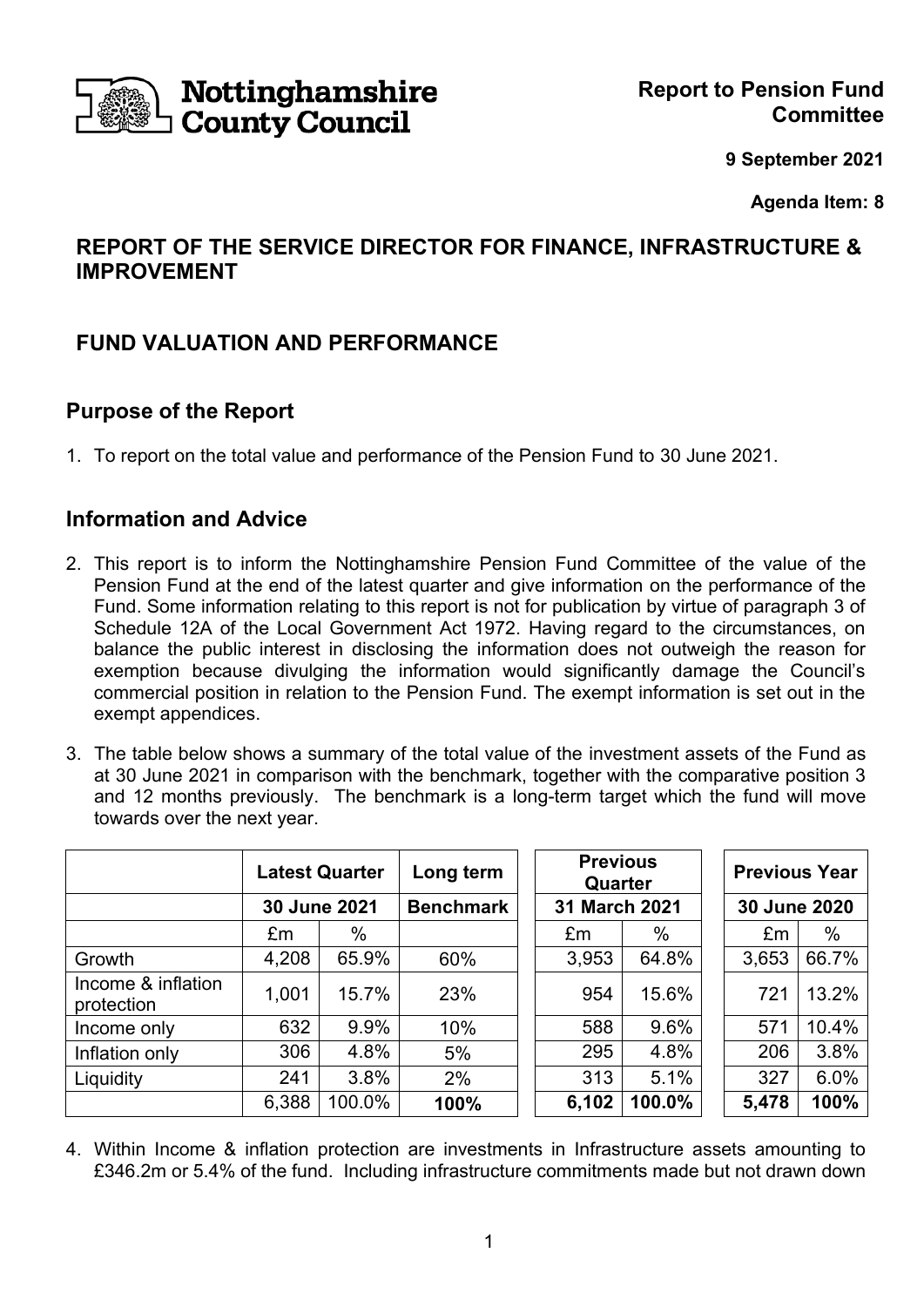gives a total amount of 6.9% of the fund. There is a long term target for investments in infrastructure to be 8% of the fund.

5. The table below shows the detailed breakdown by portfolio of the Fund as at 30 June 2021 together with the total value of each portfolio at the previous quarter end.

|                          |                   |     |                  |      |           | <b>LGPS</b>    |           |                |          |      |                   |     |              |     |
|--------------------------|-------------------|-----|------------------|------|-----------|----------------|-----------|----------------|----------|------|-------------------|-----|--------------|-----|
|                          | <b>Core Index</b> |     | <b>Schroders</b> |      |           | <b>Central</b> |           | <b>Kames S</b> | Aberdeen |      | <b>Specialist</b> |     | <b>Total</b> |     |
|                          | £m                | %   | £m               | $\%$ | £m        | %              | £m        | $\%$           | £m       | $\%$ | £m                | %   | £m           | %   |
| <b>UK Bonds</b>          |                   |     |                  |      |           |                |           |                |          |      |                   |     |              |     |
| Gilts                    |                   |     |                  |      | 209.0     | 27%            | 0.0       | 0%             |          |      |                   |     | 209.0        | 3%  |
| Corporate Bonds          |                   |     |                  |      |           |                | 80.7      | 100%           |          |      |                   |     | 80.7         | 1%  |
|                          |                   |     |                  |      | 209.0     | 27%            | 80.7      | 100%           |          |      |                   |     | 289.7        | 5%  |
| <b>Overseas Bonds</b>    |                   |     |                  |      |           |                |           |                |          |      |                   |     |              |     |
| Corporate Bonds          |                   |     |                  |      | 322.6     | 41%            | 0.0       | 0%             |          |      |                   |     | 322.6        | 5%  |
|                          |                   |     |                  |      | 322.6     | 41%            | 0.0       | 0%             |          |      |                   |     | 322.6        | 5%  |
| <b>Inflation Linked</b>  |                   |     |                  |      |           |                |           |                |          |      | 306.0 20%         |     | 306.0        | 5%  |
| <b>UK Equities</b>       | 591.5             | 39% | 950.1            | 49%  | 10.1      | 1%             |           |                |          |      | 33.1              | 2%  | 1,584.8      | 25% |
| <b>Overseas Equities</b> |                   |     |                  |      |           |                |           |                |          |      |                   |     |              |     |
| <b>North America</b>     | 362.2             | 24% | 566.4            | 29%  |           |                |           |                |          |      | 0.8               | 0%  | 929.4        | 15% |
| Europe                   | 228.3             | 15% | 146.9            | 8%   |           |                |           |                |          |      | 162.4             | 11% | 537.6        | 8%  |
| Japan                    | 123.5             | 8%  | 81.0             | 4%   |           |                |           |                |          |      | 110.3             | 7%  | 314.8        | 5%  |
| Pacific                  | 132.6             | 9%  | 59.1             | 3%   |           |                |           |                |          |      |                   |     | 191.7        | 3%  |
| <b>Emerging Markets</b>  | 90.3              | 6%  | 90.4             |      | 5% 135.8  | 17%            |           |                |          |      | 0.0               | 0%  | 316.5        | 5%  |
| Global                   | 0.0               | 0%  | 36.1             | 2%   | 40.2      | 5%             |           |                |          |      | 0.0               | 0%  | 76.3         | 1%  |
|                          | 936.9             | 61% | 979.9            | 50%  | 176.0     | 22%            |           |                |          |      | 273.5             | 18% | 2,366.3      | 37% |
| <b>Private Equity</b>    |                   |     |                  |      | 12.8      | 2%             |           |                |          |      | 244.3             | 16% | 257.1        | 4%  |
| <b>Infrastructure</b>    |                   |     |                  |      | $.5\,$    | 0%             |           |                |          |      | 344.8             | 23% | 346.3        | 5%  |
| <b>Credit</b>            |                   |     |                  |      | 50.3      | 6%             |           |                |          |      | 50.5              | 3%  | 100.8        | 2%  |
| <b>Property</b>          |                   |     |                  |      |           |                |           |                |          |      |                   |     |              |     |
| UK mandatel              |                   |     |                  |      |           |                |           |                | 351.4    | 68%  |                   |     | 351.4        | 6%  |
| UK - Local               |                   |     |                  |      |           |                |           |                | 21.6     | 4%   |                   |     | 21.6         | 0%  |
| <b>UK Strategic Land</b> |                   |     |                  |      |           |                |           |                | 3.9      | 1%   |                   |     | 3.9          | 0%  |
| Pooled - UK              |                   |     |                  |      |           |                |           |                | 28.1     | 5%   | 137.6             | 9%  | 165.7        | 3%  |
| Pooled - Overseas        |                   |     |                  |      |           |                |           |                | 111.1    | 22%  | 0.8               | 0%  | 111.9        | 2%  |
|                          |                   |     |                  |      |           |                |           |                | 516.1    |      | 138.4             | 9%  | 654.5        | 10% |
| <b>Cash/Currency</b>     | 0.0               | 0%  | 19.0             | 1%   | 0.1       | 0%             | 0.0       | 0%             | 0.0      |      | 141.0             | 9%  | 160.1        | 3%  |
| <b>Total</b>             | 1,528.4           | 24% | 1,949.0          |      | 31% 782.4 | 12%            | 80.7      | 1%             | 516.1    | 8%   | 1,531.6           | 24% | 6,388.2      |     |
| Previous Qtr             | 1,445.6           | 24% | 1,840.5          |      | 30% 713.1 |                | 12% 102.8 | 2%             | 487.9    | 8%   | 1,512.7 25%       |     | 6,102.6      |     |

- 6. The Fund investments have increased by £285.6 million (4.7%) since the previous quarter as the market has continued to recover. Fund investments have increased by £910.0 million (16.6%) over the last 12 months. Valuations at 30 June 2020 were only just starting to recover from the market impact of the Covid-19 pandemic.
- 7. The table below shows the first quarter Fund Account for 2021/22 with the unaudited full year figures for 2020/21.

|                               | Q1       | <b>Full Year</b> |
|-------------------------------|----------|------------------|
| <b>Summary Fund Account</b>   | 2021/22  | 2020/21          |
|                               | £000     | £000             |
| <b>Employer contributions</b> | (37,018) | (201, 395)       |
| Member contributions          | (8,708)  | (49, 638)        |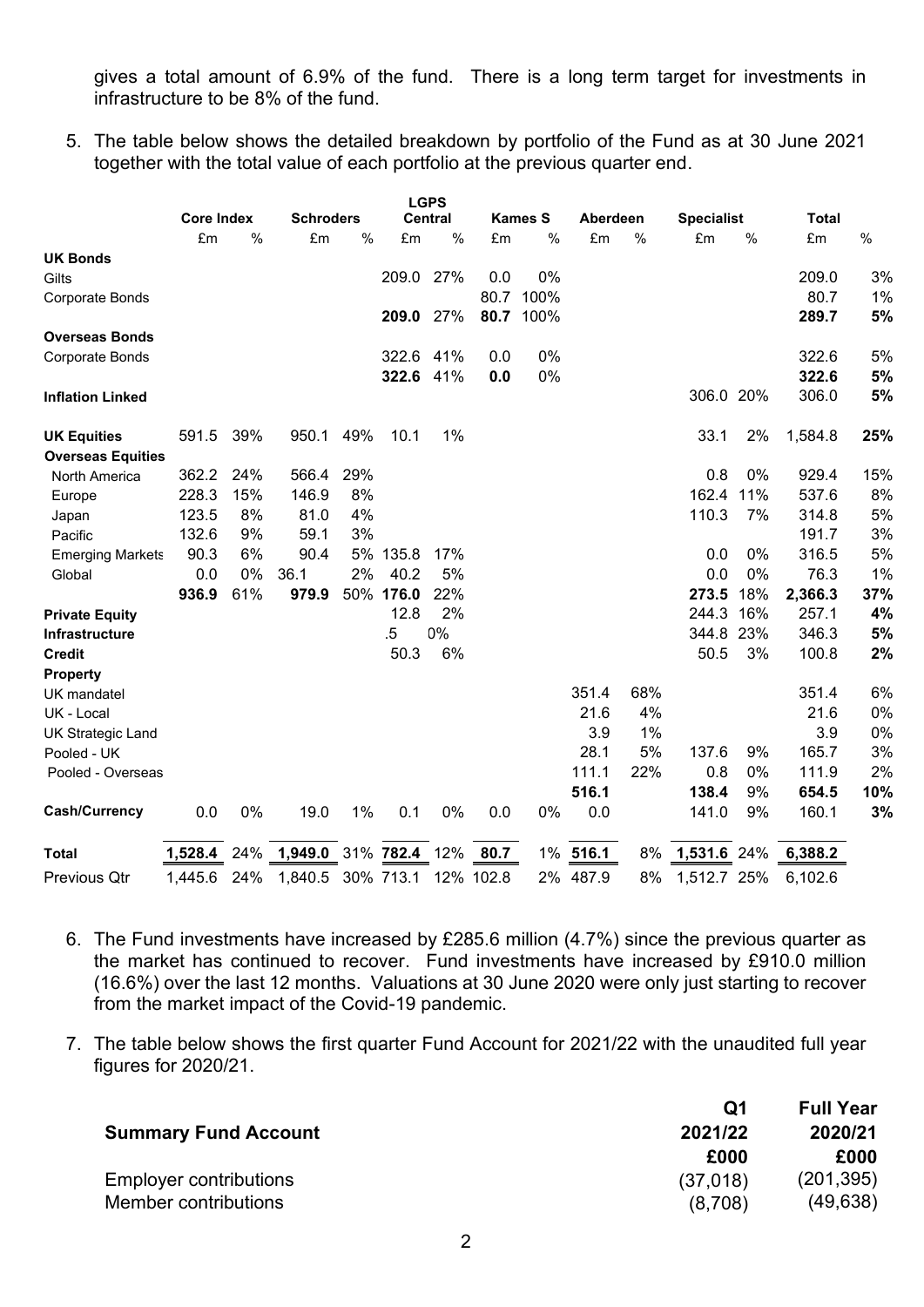| Transfers in from other pension funds                  | (1,266)    | (5,580)     |
|--------------------------------------------------------|------------|-------------|
| Pensions                                               | 46,215     | 179,425     |
| Commutation of pensions and lump sums                  | 9,351      | 31,607      |
| Lump sum death benefits                                | 2,520      | 5,237       |
| Payments to and on account of leavers                  | 2,660      | 13,086      |
| Net (additions)/withdrawals from dealings with members | 13,754     | (27, 258)   |
| <b>Administration Expenses</b>                         | 674        | 2,692       |
| <b>Oversight &amp; governance expenses</b>             | (256)      | 1,804       |
| Investment Income                                      | (1, 435)   | (84, 822)   |
| Profits & losses on disposals & changes in value       | (968, 164) | (988, 631)  |
| Taxes on income                                        | 110        | 172         |
| Investment management expenses                         | 91         | 4,370       |
| <b>Net Returns on Investments</b>                      | (969, 398) | (1,073,281) |
| Net (increase)/decrease in net assets                  | (955,226)  | (1,091,672) |

#### **Sustainable investments and fossil fuels**

- 8. The Pension Fund has been asked to publish figures showing the Fund's direct and indirect holdings of fossil fuel companies together with the Fund's investments in Sustainable equities and renewable energy.
- 9. This data is published together with detailed caveats below. It is anticipated that these figures will show a gradual increase in investment in Sustainable equities and renewable energy. It is further anticipated that investments in fossil fuels will decrease as a proportion of the Fund over time. However fossil fuel holdings will vary from quarter to quarter in Schroders (direct) portfolio as investments are made based on Schroders assessments of market opportunities. Valuations will also change from quarter to quarter in both categories due to changes in share prices which are highly correlated to the oil price. Consequently this trend will be much less smooth.

|                              | <b>Latest Quarter</b> |                | <b>Previous</b><br>Quarter |       | <b>Previous Year</b> |       |              |  |
|------------------------------|-----------------------|----------------|----------------------------|-------|----------------------|-------|--------------|--|
|                              | 30 June 2021          |                |                            |       | 31 March 2021        |       | 30 June 2020 |  |
|                              | £m                    | $%$ of<br>Fund | £m                         | $\%$  | £m                   | $\%$  |              |  |
| <b>Schroders Fossil fuel</b> | 71.4                  | 1.12%          | 56.4                       | 0.92% | 50.0                 | 0.91% |              |  |
| <b>Other Fossil fuel</b>     | 84.4                  | 1.32%          | 78.6                       | 1.29% | 68.9                 | 1.26% |              |  |
| <b>Total Fossil fuel</b>     | 155.7                 | 2.44%          | 135.0                      | 2.21% | 118.9                | 2.17% |              |  |
| Sustainable & Renewable      | 257.0                 | 4.02%          | 160.3                      | 2.63% | 155.1                | 2.83% |              |  |

- 10.In the most recent quarter the value of Fossil Fuel investments increased in absolute terms and as a proportion of the fund in both the Schroders portfolio and elsewhere in the fund. Schroders increased their sector holdings in the quarter and delivered a gain of £8.01m on these holdings.
- 11.Schroders hold a number of Oil and Gas companies within the Active Equity portfolio. Sustainability forms part of their criteria in assessing companies for investment. For example one of their holdings, Neste has a strong line-up of low carbon energy products, including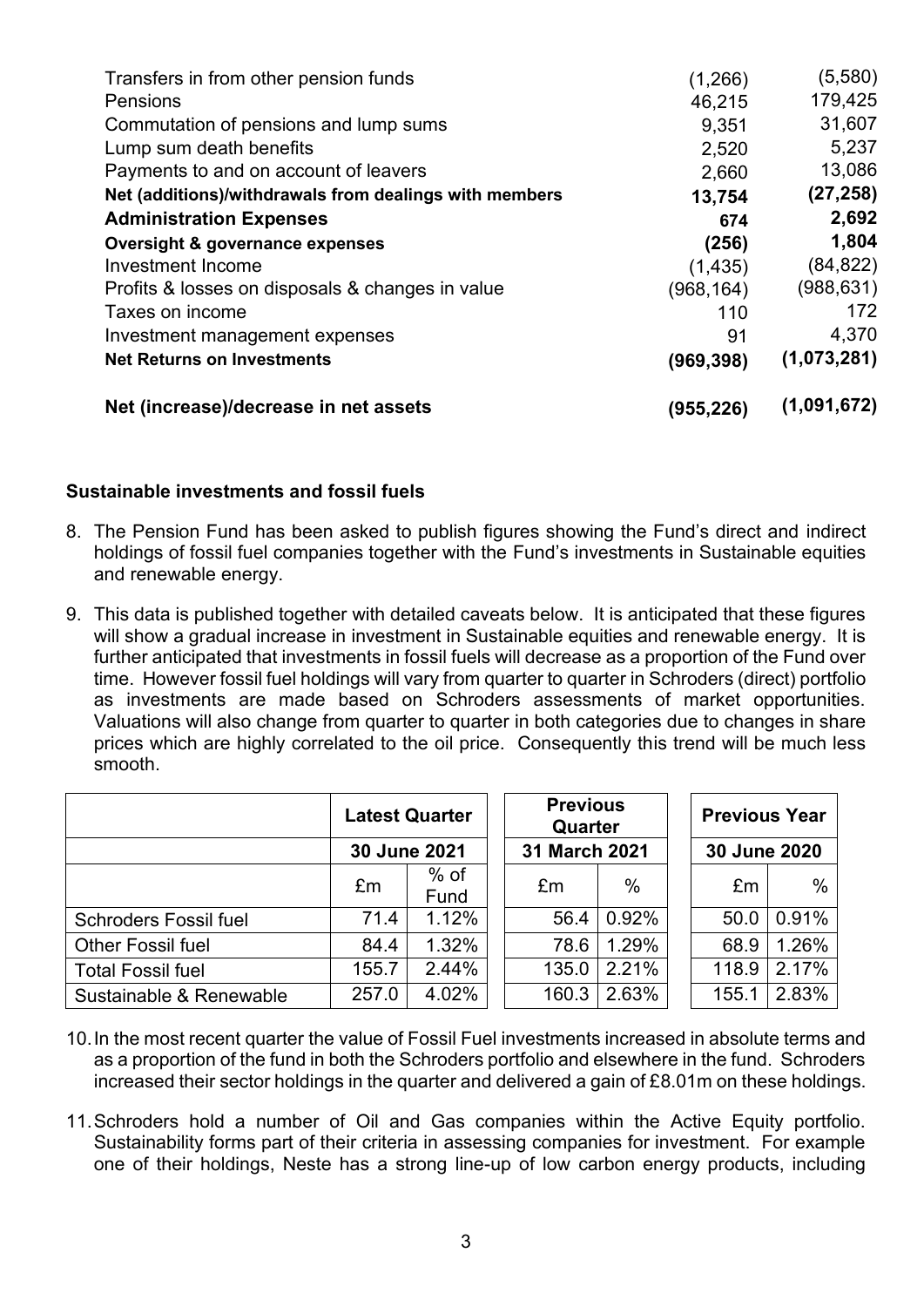recycled biofuels. European countries are introducing tighter blending requirements for sustainable aviation fuel, of which Neste is the largest European producer.

- 12.The 'Other Fossil fuel' category is almost entirely the Energy sector in our passive portfolio and will reflect the share of the index relating to Energy. It increased because of the increase in share prices of oil and gas companies in this quarter. There was no change to the amount invested in these holdings. It should be noted that the Energy sector includes any renewable energy companies within the index, and that some oil and gas producers are also involved in the production of biofuels, hydrogen, wind power and solar energy, so have a renewables element. As a result of these two factors the figure for fossil fuels is likely to be overstated, and the figure for renewables understated.
- 13.Equally there will be some companies such as those in the mining sector which do not fall within this category but may produce e.g. coal which would not be included in these figures.
- 14.For this reason, this indicator does not provide the full picture of our exposure to fossil fuels, but forms only part of our risk monitoring. However as an indicator it should show a reducing trend in exposure over time.
- 15.A more thorough assessment of our equity investments is provided by LGPS Central's carbon risk analysis which assesses the carbon footprint and weight in fossil fuel and coal reserves. The metric for exposure to clean technology is less informative as most of our investment in this area is through infrastructure funds which are not covered by the analysis. This analysis confirmed that our carbon footprint and fossil fuel and coal reserves are lower than the benchmark and provided a starting point against which we can monitor progress. The projection is that as we implement our long term investment strategy that these figures will reduce reflecting a reduction of risk.
- 16.The 'sustainable and renewable energy' investment figure contains more estimates. The figure includes five specific investments – the Renewables Infrastructure Group, Impax Environmental, and three renewable energy infrastructure investments – Capital Dynamics Clean Energy Infrastructure VIII, Green Investment Bank's Offshore Wind Fund and Langar Lane Solar Farm.
- 17.An estimate of the renewable energy investments within the Fund's other infrastructure funds was added to these identified investments. Not all funds identified this as a sector in their reporting so this data is incomplete. Furthermore because of the longer reporting cycle for unlisted investments the estimate was based on both valuations and percentages from earlier in the year, so this figure can only be considered indicative, but is likely to be an underestimate.
- 18.It can be seen that the Fund's investments in Sustainable Equities and Renewable Energy exceed those in Fossil Fuel investments. A gradual increase in the amount invested in this area has been demonstrated over the last year and this will increase as our Strategic Asset allocation is implemented.
- 19.Because of the way they are calculated, these numbers will only ever be indicative, but are helpful for the pension fund in identifying risk and progress.

#### **Core Index Portfolio**

20.Below are detailed reports showing the valuation of the Core Index portfolio at the quarter end and the transactions during the quarter. The table below summarises the valuation and compares it to the portfolio benchmark (and a comparison with the previous quarter). The benchmark changed at the last Pension Fund Committee to reduce UK equities to 35% of the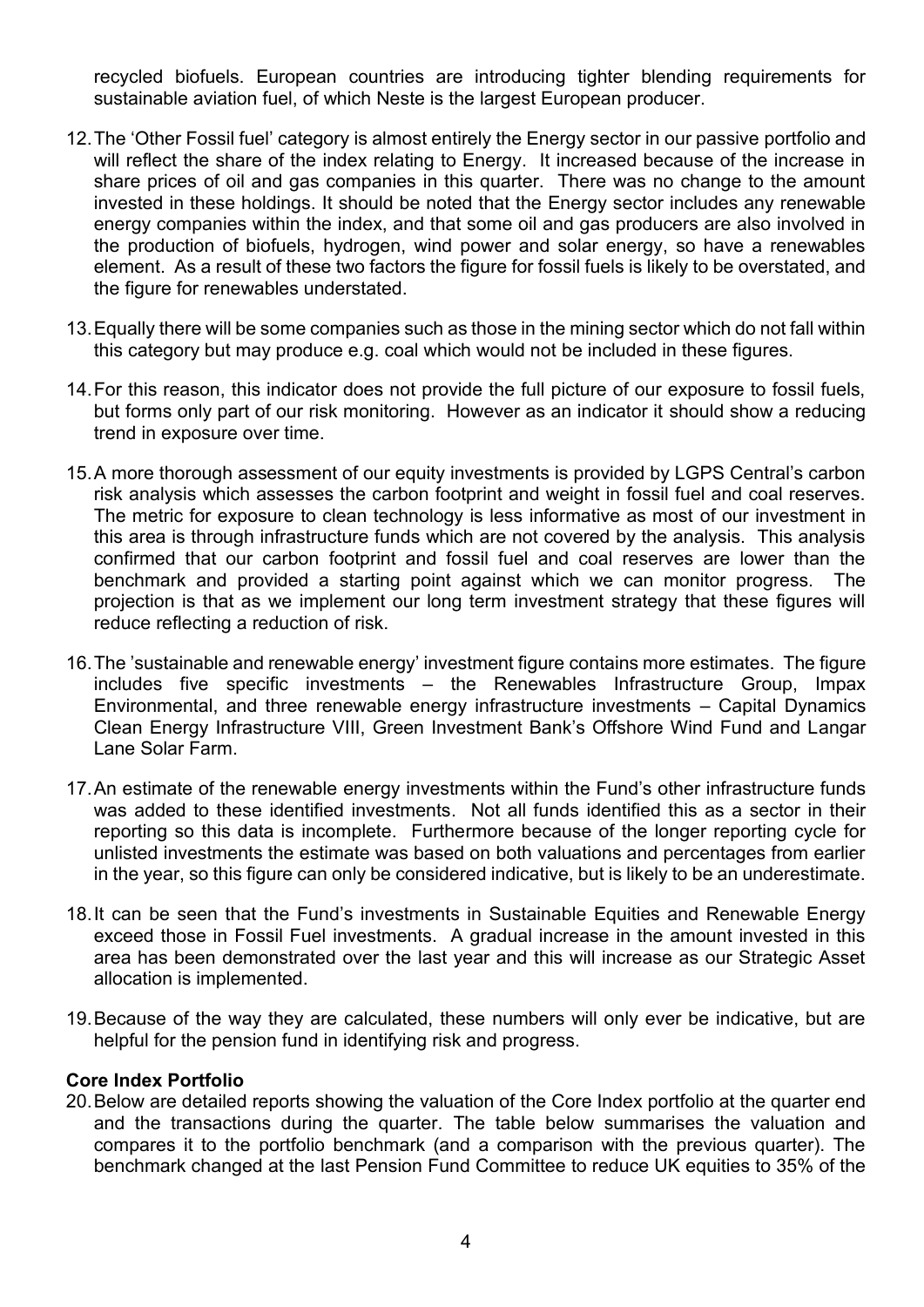fund which will be reflected in the Core Index portfolio. This will be a gradual change over the rest of the year.

|                           |                  | 30 June 2021 | 31 March 2021 |                  |       |
|---------------------------|------------------|--------------|---------------|------------------|-------|
|                           | <b>Portfolio</b> |              | <b>B/Mark</b> | <b>Portfolio</b> |       |
|                           | £000             | %            | $\%$          | £000             | $\%$  |
| <b>UK Equities</b>        | 591,537          | 38.7%        | 35%           | 560,099          | 38.8% |
| <b>Overseas Equities:</b> | 936,835          | 61.3%        | 65%           | 880,637          | 60.9% |
| <b>North America</b>      | 362,183          | 23.7%        | 20%           | 333,348          | 23.0% |
| Europe                    | 228,291          | 14.9%        | 20%           | 210,820          | 14.6% |
| Japan                     | 123,542          | 8.1%         | 10%           | 124,182          | 8.6%  |
| Pacific Basin             | 132,567          | 8.7%         | 10%           | 126,345          | 8.7%  |
| <b>Emerging Markets</b>   | 90,252           | 5.9%         | 5%            | 85,942           | 6.0%  |
| Cash                      | 0                | 0.0%         | $0\%$         | 4,817            | 0.3%  |
| <b>Total</b>              | 1,528,372        |              |               | 1,445,553        |       |

21.The table below summarises transactions during the quarter.

| <b>Sector</b>            | <b>Purchases</b><br>£000 | <b>Sales</b><br>£000 | <b>Net Purchases</b><br>£000 |
|--------------------------|--------------------------|----------------------|------------------------------|
| <b>UK Equities</b>       |                          |                      |                              |
| <b>Overseas Equities</b> |                          |                      |                              |
| <b>North America</b>     |                          |                      |                              |
| Europe                   |                          |                      |                              |
| Japan                    |                          |                      |                              |
| <b>Pacific Basin</b>     |                          |                      |                              |
| <b>Emerging Markets</b>  |                          |                      |                              |
| <b>Totals</b>            |                          |                      |                              |

There were no purchases and sales in the quarter.

#### **Schroder Investment Management Portfolio**

22.The table below summarises the valuation and compares it to Schroders' benchmark. The position at the end of the previous quarter is also shown.

|                          | 30 June 2021<br><b>Portfolio</b> |       | <b>B/Mark</b> | 31 March 2021<br><b>Portfolio</b> |       |  |
|--------------------------|----------------------------------|-------|---------------|-----------------------------------|-------|--|
|                          | £000                             | %     | ℅             | £000                              | %     |  |
| <b>UK Equities</b>       | 950,088                          | 48.7% | 49.1%         | 902,850                           | 49.1% |  |
| <b>Overseas Equities</b> | 979.934                          | 50.3% | 50.4%         | 904,563                           | 49.1% |  |
| <b>North America</b>     | 566,401                          | 29.1% | 28.4%         | 516,819                           | 28.1% |  |
| Europe                   | 146,870                          | 7.5%  | 8.1%          | 127,417                           | 6.9%  |  |
| Japan                    | 81,014                           | 4.2%  | 4.6%          | 81,501                            | 4.4%  |  |
| <b>Pacific Basin</b>     | 59,117                           | 3.0%  | 2.9%          | 56,976                            | 3.1%  |  |
| <b>Emerging Markets</b>  | 90,437                           | 4.6%  | 4.5%          | 87,457                            | 4.8%  |  |
| <b>Global Small Cap</b>  | 36,095                           | 1.9%  | 1.9%          | 34,393                            | 1.9%  |  |
|                          |                                  |       |               |                                   |       |  |
| Cash                     | 18,952                           | 1.0%  | 0.5%          | 33,084                            | 1.8%  |  |
| Total                    | 1,948,974                        |       |               | 1,840,497                         |       |  |

23.The table below summarises transactions within the quarter.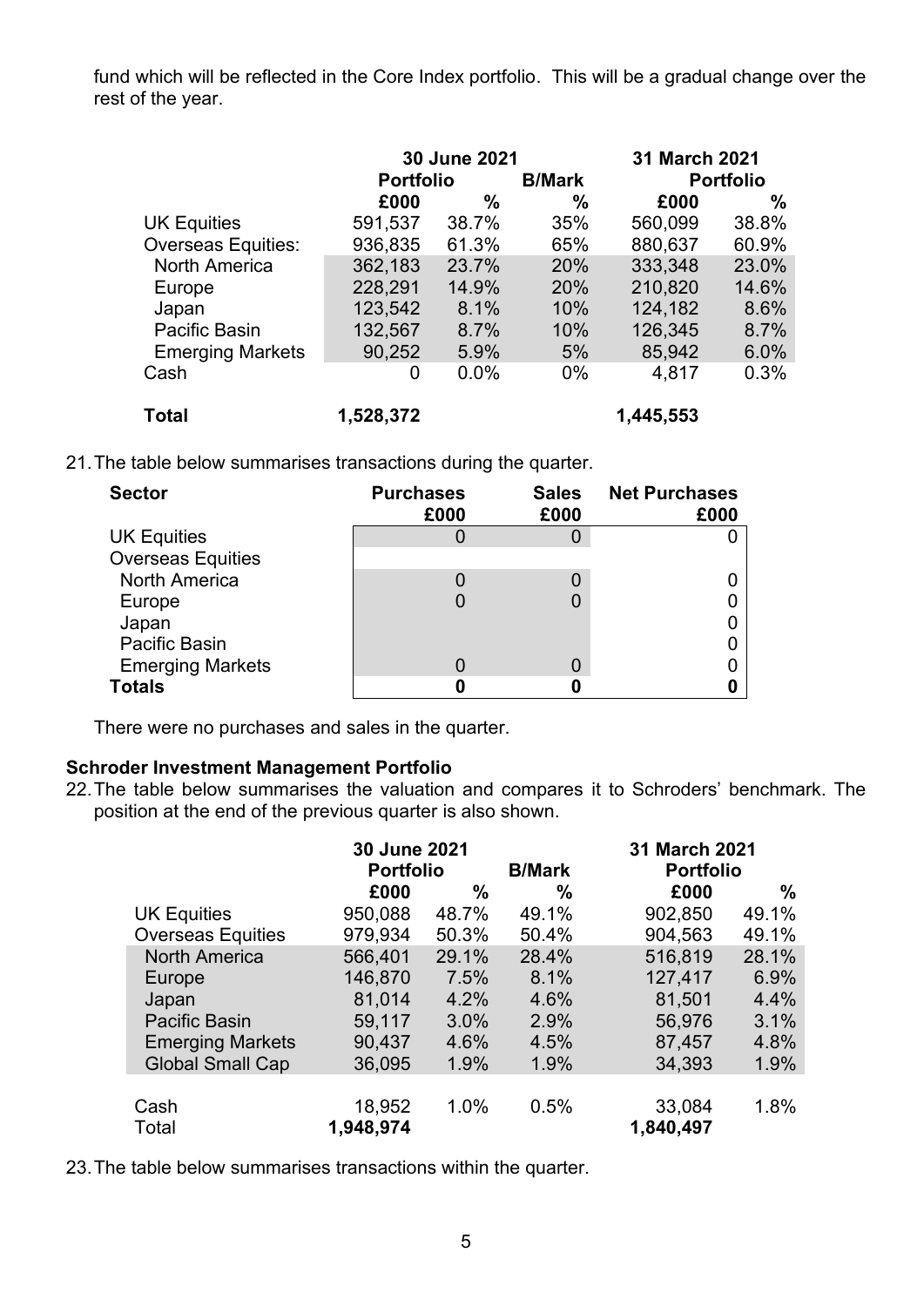| <b>Sector</b>            | <b>Purchases</b><br>£000 | <b>Sales</b><br>£000 | <b>Net Purchases</b><br>£000 |
|--------------------------|--------------------------|----------------------|------------------------------|
| <b>UK Equities</b>       | 32,931                   | 17,426               | 15,505                       |
| <b>Overseas Equities</b> |                          |                      |                              |
| <b>North America</b>     | 29,051                   | 28,460               | 591                          |
| Europe                   | 34,632                   | 23,243               | 11,389                       |
| Japan                    | 3,552                    | 3,228                | 324                          |
| Pacific Basin            | 201                      | 70                   | 131                          |
| <b>Emerging Markets</b>  |                          | 0                    | 0                            |
| <b>Global Small Cap</b>  |                          |                      | 0                            |
| <b>Totals</b>            | 100,367                  | 72,427               | 27,940                       |

#### **LGPS Central**

24.The table below summarises the valuation by asset class of investments managed by LGPS Central. The proportional holdings are also shown. However allocation to each LGPS Central fund is at the discretion of the Pension Fund in line with the overall Pension Fund approved asset allocation and as such there is no benchmark for this portfolio.

|                       | 30 June 2021     |       | 31 March 2021    |               |  |
|-----------------------|------------------|-------|------------------|---------------|--|
|                       | <b>Portfolio</b> |       | <b>Portfolio</b> |               |  |
|                       | £000             | %     | £000             | $\frac{0}{0}$ |  |
| <b>UK Passive</b>     | 10,091           | $1\%$ | 9,576            | 1%            |  |
| Global equity         | 40,238           | 5%    | 37,718           | 5%            |  |
| EM equity active      | 135,753          | 17%   | 116,098          | 16%           |  |
| Corporate bonds       | 322,589          | 41%   | 315,508          | 44%           |  |
| Gilts                 | 208,989          | 27%   | 205,032          | 29%           |  |
| <b>Private Equity</b> | 12,839           | 2%    | 9,885            | $1\%$         |  |
| Infrastructure        | 1,459            | $0\%$ |                  |               |  |
| Credit                | 50,320           | 6%    | 19,205           | 3%            |  |
| Cash                  | 52               | $0\%$ | 46               | $0\%$         |  |
| <b>Total</b>          | 782,330          |       | 713,068          |               |  |

25.The table below summarises transactions within the quarter.

| <b>Sector</b>           | <b>Purchases</b><br>£000 | <b>Sales</b><br>£000 | <b>Net Purchases</b><br>£000 |
|-------------------------|--------------------------|----------------------|------------------------------|
| <b>Bonds</b>            |                          |                      |                              |
| Gilts                   | 36,706                   | 35,985               | 721                          |
| <b>Corporate Bonds</b>  | O                        |                      |                              |
| <b>Equities</b>         |                          |                      |                              |
| UK                      | 0                        | 0                    |                              |
| <b>Emerging Markets</b> | 15,000                   |                      | 15,000                       |
| Global                  |                          |                      |                              |
| <b>Private Equity</b>   | 567                      |                      | 567                          |
| <b>Infrastructure</b>   | 1,459                    |                      | 1,459                        |
| <b>Credit</b>           | 30,000                   |                      | 30,000                       |
| <b>Totals</b>           | 83,732                   | 35,985               | 47,747                       |

During the quarter the Fund invested an additional £15m in Emerging Market Equities and £30m to the new MAC (Multi-Asset Credit) fund. £60m was committed to LGPS Central's new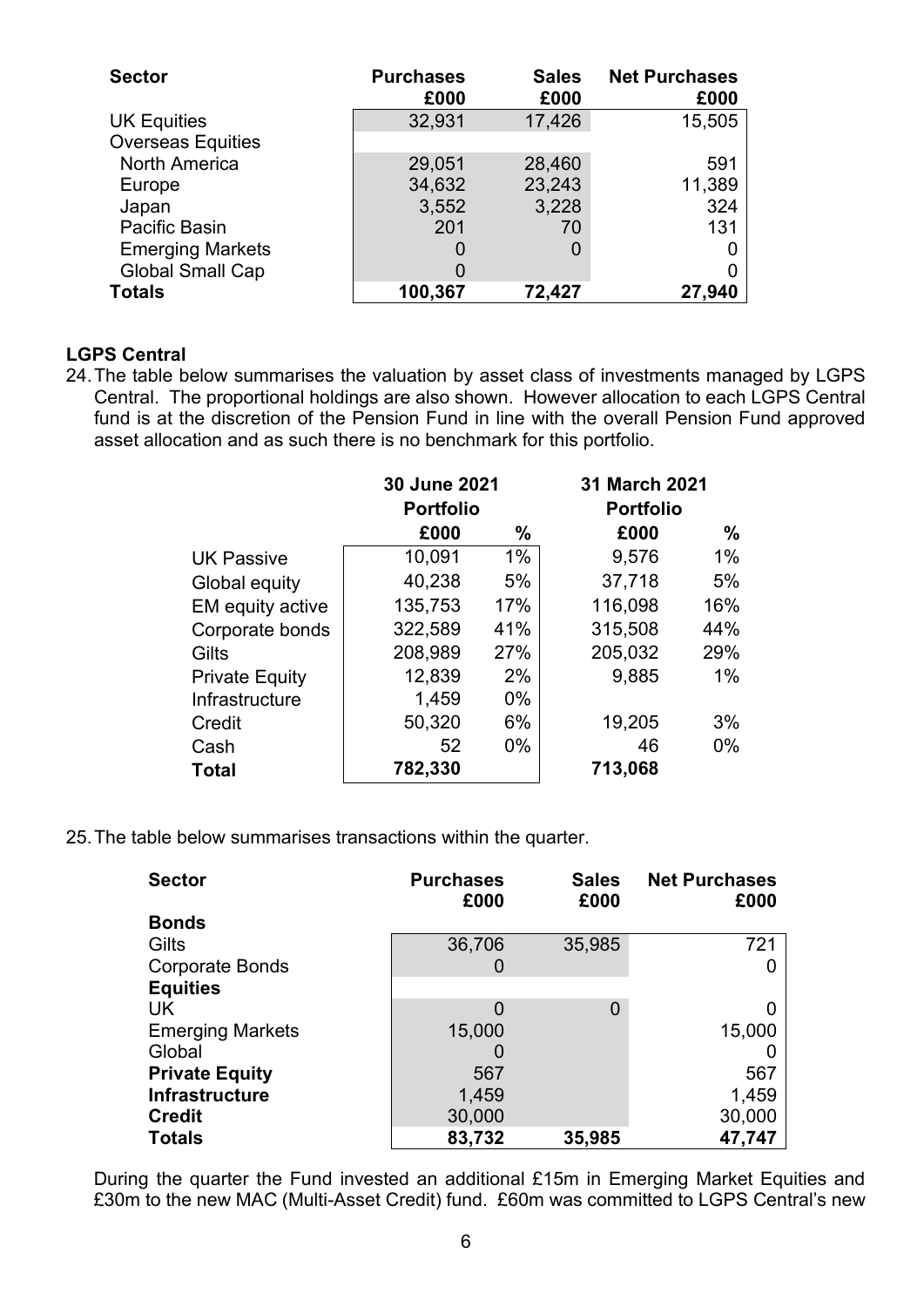Infrastructure fund during the quarter. £15m of this has already been committed by LGPS Central to a renewable energy fund. The committed capital will be drawn over the next few years.

#### **Aberdeen Standard Investments (ASI)**

26.The Committee is asked to note that approval was given in the last quarter to the following, after consultation with Members where appropriate, as operational matters falling under the responsibility of the Service Director, Finance, Infrastructure & Improvement exercised by the Senior Accountant (Pensions & Treasury Management):

| <b>Date</b> | <b>Property</b>                                                        | <b>Transaction</b>         |
|-------------|------------------------------------------------------------------------|----------------------------|
|             | 27/04/2021 Unit 3B Isabella Court, Mansfield                           | Lease agreement            |
|             | 04/05/2021 Unit 4, Brooke Park, Handforth, Cheshire                    | Lease                      |
|             | 10/05/2021 Motorline Dealership Site, The Drive, Gatwick Road, Crawley | <b>Rent Review</b>         |
| 02/06/2021  | Land on the North Side of Woodthorpe Road, Ashford                     | <b>Promotion Agreement</b> |
| 08/06/2021  | Bridlesmith House, Bridlesmith Gate, Nottingham                        | Wayleave Agreement         |

#### **Specialist Portfolio**

27.Below are tables showing the composition and the valuation of the Specialist portfolio at the quarter end and the transactions during the quarter. The table below summarises the valuation at quarter end. The position at the end of the previous quarter is also shown.

|                       | 30 June 2021 |       | 31 March 2021 |       |
|-----------------------|--------------|-------|---------------|-------|
|                       | £000         | %     | £000          | $\%$  |
| <b>Private Equity</b> | 244,300      | 17.6% | 233,400       | 17.4% |
| Infrastructure        | 344,800      | 24.8% | 330,100       | 24.6% |
| Credit                | 50,500       | 3.6%  | 48,200        | 3.6%  |
| <b>Property Funds</b> | 138,400      | 10.0% | 135,500       | 10.1% |
| Aegon DGF             | 306,000      | 22.0% | 295,300       | 22.0% |
| <b>Equity Funds</b>   | 306,600      | 22.0% | 298,000       | 22.2% |
| <b>Total</b>          | 1,390,600    |       | 1,340,500     |       |

28.The table below summarises transactions within the quarter.

| <b>Sector</b>         | <b>Purchases</b><br>£000 | <b>Sales</b><br>£000 | <b>Net Purchases</b><br>£000 |
|-----------------------|--------------------------|----------------------|------------------------------|
| <b>Private Equity</b> | $-4,517$                 | 1,696                | $-6,213$                     |
| Infrastructure        | 7,943                    |                      | 7,943                        |
| Credit                |                          |                      |                              |
| <b>Property Funds</b> |                          | 0                    |                              |
| Aegon DGF             |                          |                      |                              |
| <b>Equity Funds</b>   |                          |                      |                              |
| <b>Totals</b>         | 3,426                    | 1,696                | 1,730                        |

29.There were increased investments in listed infrastructure and the Capital Dynamics Clean Energy Fund.

#### **Responsible Investment Activity**

30. The Pension Fund believes that Responsible Investment is supportive of risk-adjusted returns over the long term. As a long-term investor, the Fund seeks to invest in assets with sustainable business models across all asset classes.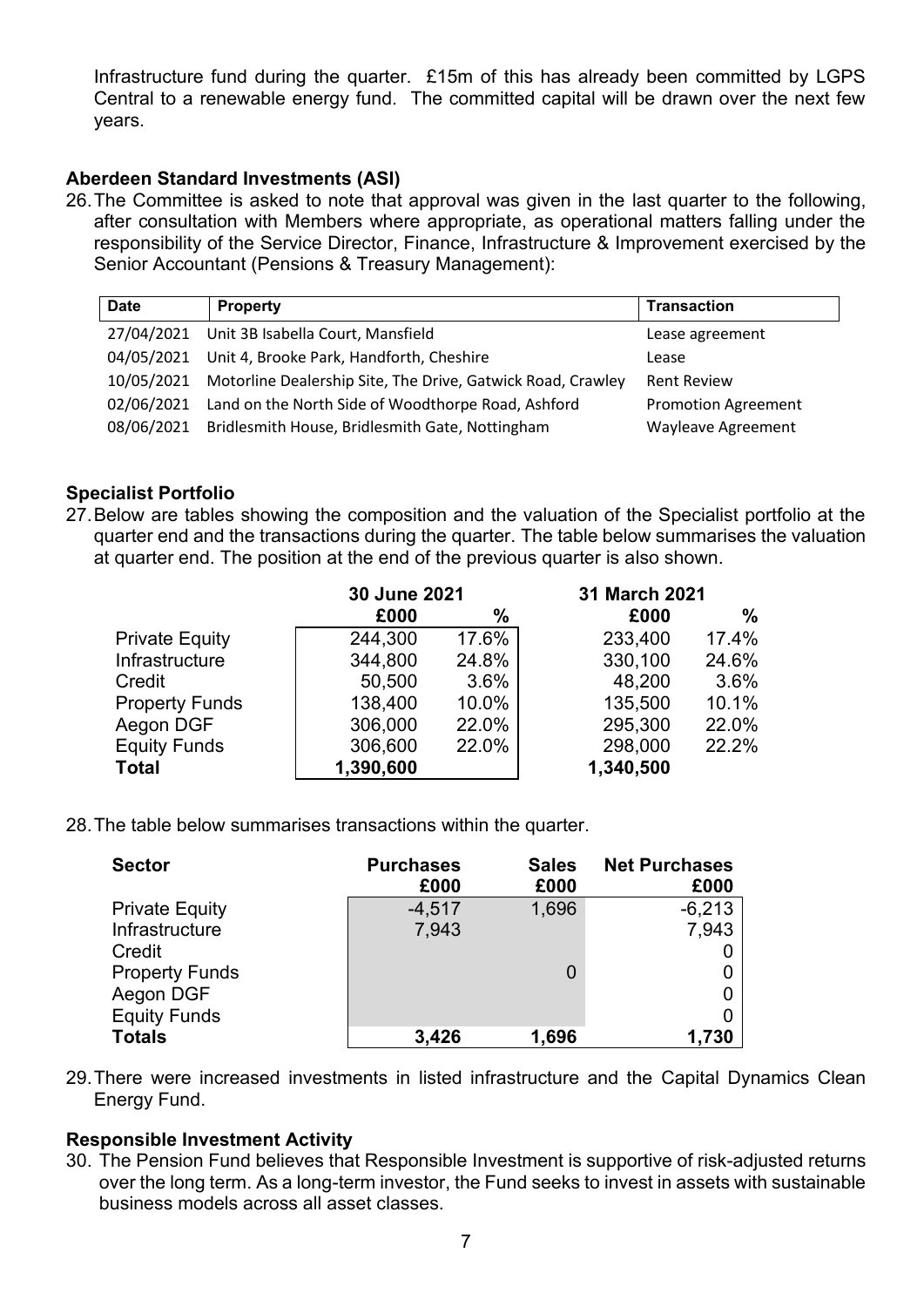- 31. During the quarter the Fund's investment managers have continued with their usual stewardship activities through considered voting of shares and engaging with investee company management as part of the investment process. Quarterly reports on Responsible Investment issues have been received from Legal and General, Schroders and LGPS Central. Full reports and other responsible investment information can be found on the Pension Fund website here<https://www.nottspf.org.uk/about-the-fund/responsible-investment>
- 32. Hermes EOS has exercised the Fund's voting responsibilities as our Proxy voting service. A quarterly report on voting activity can be found on our website here <https://www.nottspf.org.uk/about-the-fund/investments> .
- 33. LAPFF (Local Authority Pension Fund Forum) have engaged with a number of companies during the quarter (principally Shell, Exxon, ArcelorMittal, National Grid, Tesco and Hanwha). More information can be found in their quarterly engagement report which can be accessed on the Fund's (or on LAPFF's) website. An officer attended the LAPFF business meeting on 14<sup>th</sup> July 2021. This will be reported to committee in the November 2021 meeting.
- 34. Responsible investment considerations run through everything done by the Fund and there have been many specific actions taken during the quarter. Officers attended the PLSA (Pensions & Lifetime Savings Association) ESG conference. A number of officer meetings have been held to discuss the LGPS Central Infrastructure Fund which will include some investment in renewable energy generation. Other meetings were held to develop a Sustainable Equities Fund. Regular investment monitoring meetings included a review of responsible investment by the funds being scrutinised. The Climate Stewardship Plan was approved by Committee in April and the Climate Action Plan was reviewed.

# **Statutory and Policy Implications**

35.This report has been compiled after consideration of implications in respect of finance, the public sector equality duty, human resources, crime and disorder, human rights, the safeguarding of children, sustainability and the environment and those using the service and where such implications are material they are described below. Appropriate consultation has been undertaken and advice sought on these issues as required.

### **RECOMMENDATION**

1) It is recommended that Members consider whether there are any actions they require in relation to the issues contained within the report.

#### **Name of Report Author: Tamsin Rabbitts Title of Report Author: Senior Accountant – Pensions & Treasury Management**

#### **For any enquiries about this report please contact: Tamsin Rabbitts**

#### **Constitutional Comments**

36.This is an updating information report and the Nottinghamshire Pension Fund Committee is the correct body for considering that information and any further action which members may wish to take in light of that information.